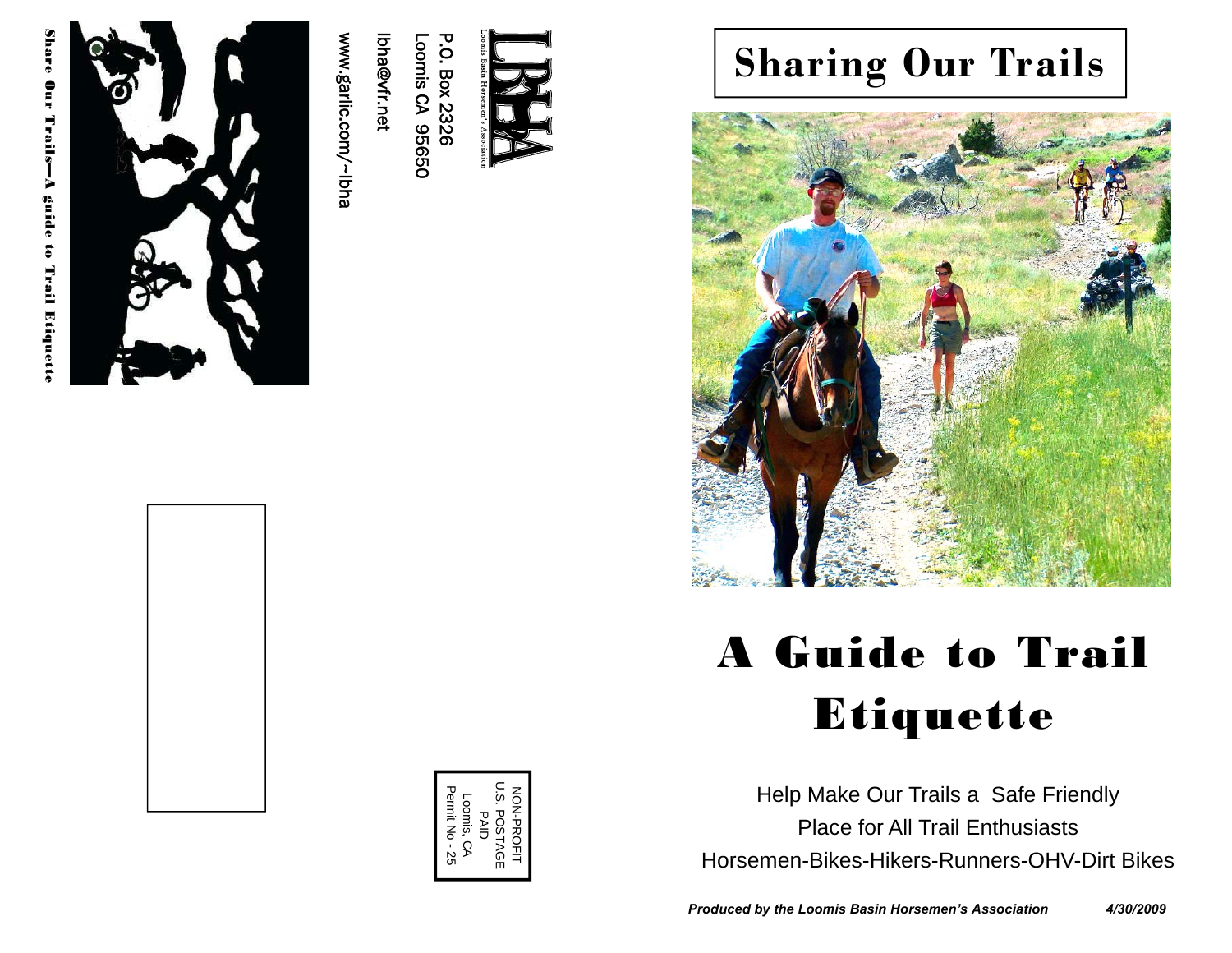Responsible trail enthusiasts, both motorized and non-motorized, have much in common. They have an appreciation for our public lands and want to enjoy what our public lands have to offer.

In many parts of the country trails are open and are shared by OHV riders, equestrians, bicycle riders, runners and hikers. Trail sharing can and does work when people respect each other and work cooperatively to keep each other safe.

While it is important for people to respect each other on the trail, it is important to remember that equestrians are dealing not only with other trail enthusiasts' personalities, they also are working with horses whose temperaments are as individual as our own. Horses' natural instincts can influence their behaviors and affect the way they react to circumstances encountered on the trail.

For these reasons, it is important that equestrians know their horses well enough that they are confident that they will be able to control their horses when they encounter other trail enthusiasts who are allowed on the trail.

Conversely, OHV riders, bicycle riders, runners and hikers must understand that "equestrian only" trails must be respected for the safety of both the horse and rider. These trails offer the opportunity for horsemen to acclimate their horses to basic trail conditions without encountering "unseen threats" that can trigger the horse's natural instinct of flight.

No Enthusiast group should use a trail specifically closed to their group, i.e., equestrians, bicyclist, OHV, etc. Trail usage could be limited and marked that way for SAFETY reasons. Safety issues could include being steep, narrow or have limited sight lines. This could make a trail a Hiker/Equestrian trail for example

When young or inexperienced horses encounter new conditions on the trail like OHVs, bicycles, runners and hikers, and even certain scents, the flight response can end with disastrous results for the horse or the rider.

When equestrians on well-trained horses and other responsible trail enthusiasts meet each other on the trail the encounters can be enjoyable social exchanges if the groups understand how to work together to keep the encounters safe.

- Give the time and date of the violation or problem.
- Give description of the individual, clothing, helmet color, type vehicle, bike or rider/horse description , license number.
- Give detailed description of the trail problem, tree down, trail blocked, eroded or other trail problem.
- $\bullet$  **When you get home, report on the Trail Comment Form found** at www.garlic.com/~lbha . This way trail incidents will be recorded in the LBHA data base for future use.

#### DISPATCH PHONE NUMBERS **Nor-COM** STATE PARKS 916 - 358 - 1300 PLACER COUNTY TRAILS 530 - 866- 4901 Georgetown Ranger Station-El Dorado NF: 530-333-4312

Organizations and agencies involved in the development of the guide include the

 American Endurance Ride Conference, Americans for Responsible Recreational Access, American Motorcyclist Association,

American Trails, Back Country Horsemen of America, BlueRibbon Coalition, California State Parks Off-Highway Motor Vehicle Recreation Division, Cycle Conservation Club of Michigan, Equestrian Land Conservation Resource, International Mountain Bike Association, Leave No Trace Center for Outdoor

Ethics, Loomis Basin Horsemen's Association, Motorcycle Industry Council, National Off-Highway Vehicle Conservation Council, Off-Road Business Association,

Open Beaches- Trails, Recreational Off-Highway Vehicle Association, Specialty Vehicle Institute of America, Tread Lightly!, and United States Forest Service.

**Produced by Loomis Basin Horsemen's Association**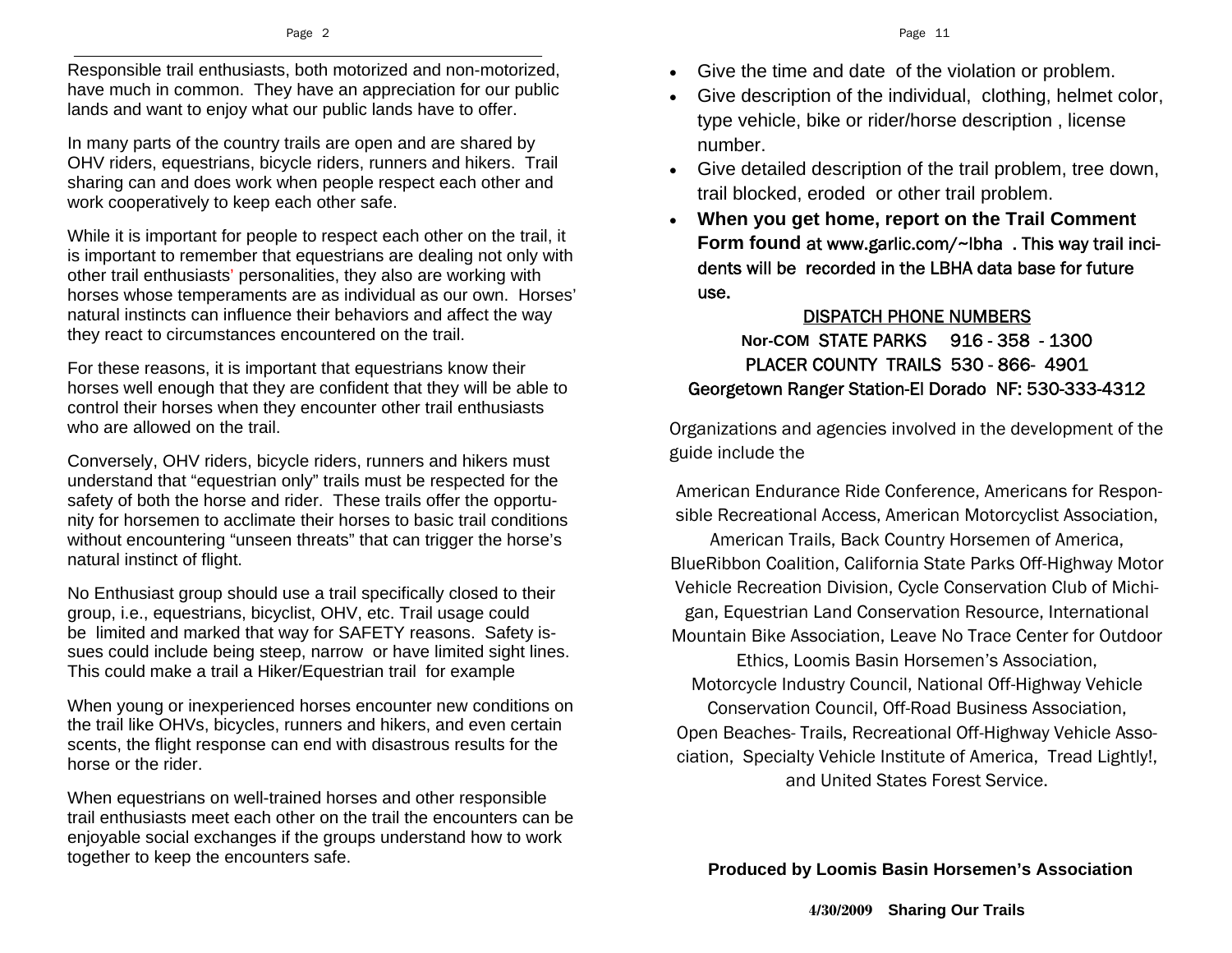$\bullet$  Preserve our right to ride on public land by following the rules. It is your responsibility to know the rules and regs of the trails you ride or use. Stay on the trail, do not cut across switchbacks. Watch speed in areas of poor line of site. Do not smoke or drink on the trail.

#### TRAIL MISUSE—PLEASE REPORT INFRACTIONS

- $\bullet$  **Before you ride on any trail, program your cell phone with the dispatch number for the trail you are riding.**
- $\bullet$ If you encounter vandalism, fire, theft .
- $\bullet$  Any driver or rider of a vehicle, bicycle or horse illegally gaining access to a trail that is not an approved trail entrance or trail head.
- . Any person who harasses or injures an animal or person.
- $\bullet$ Trail enthusiasts not staying on designated trails.
- $\bullet$ Rudeness of a trail enthusiast.
- $\bullet$ Excessive speed by a trail enthusiast.
- $\bullet$  Trails blocked by trees or debris or other maintenance need on the trail.
- $\bullet$ Loose dogs if trail has a leash rule.
- $\bullet$  If you see any of the above , call and report what you have seen, but please do not engage or confront the individuals.

#### To report a Trail Misuse or dangerous situation

- $\bullet$  Call the trail authority dispatch number - before you go on your ride, make sure you have a number to call in case of an accident, see a problem on the trail or a breach of trail regulations.
- $\bullet$ Give your full name.
- $\bullet$ State your phone number.
- $\bullet$  State your location to the best of your knowledge. Trail mile markers, other makers, or a land mark.
- $\bullet$ State the problem or violation.

These basic rules will help ensure that meeting on the trail will be a safe and enjoyable experience:

#### All Trail Enthusiasts Should

.

- **Respect all trail restrictions and use only trails open to your mode of transportation**
- $\bullet$ Do not cut across switchbacks, stay on the trail
- $\bullet$ Do not disturb surrounding wildlife or plants.
- $\bullet$ Dispose of all trash property-what you bring in take out.
- Clean up after your dog. Do not smoke or drink.
- $\bullet$ Be considerate of others on the road or trail.
- $\bullet$  When traveling on shared use trails, continually watch for other types of recreationists.
- Slow down when sight lines are poor.
- $\bullet$ Keep speeds low around other recreationists.
- $\bullet$ Keep noise and dust down.
- Listening to headphones or ear buds can make it difficult to hear and communicate with other recreationists. In some areas it is illegal to operate vehicles or bikes with both ears covered.

#### Yield to other Trail Enthusiasts

 Yield the right of way to those passing you or traveling uphill.

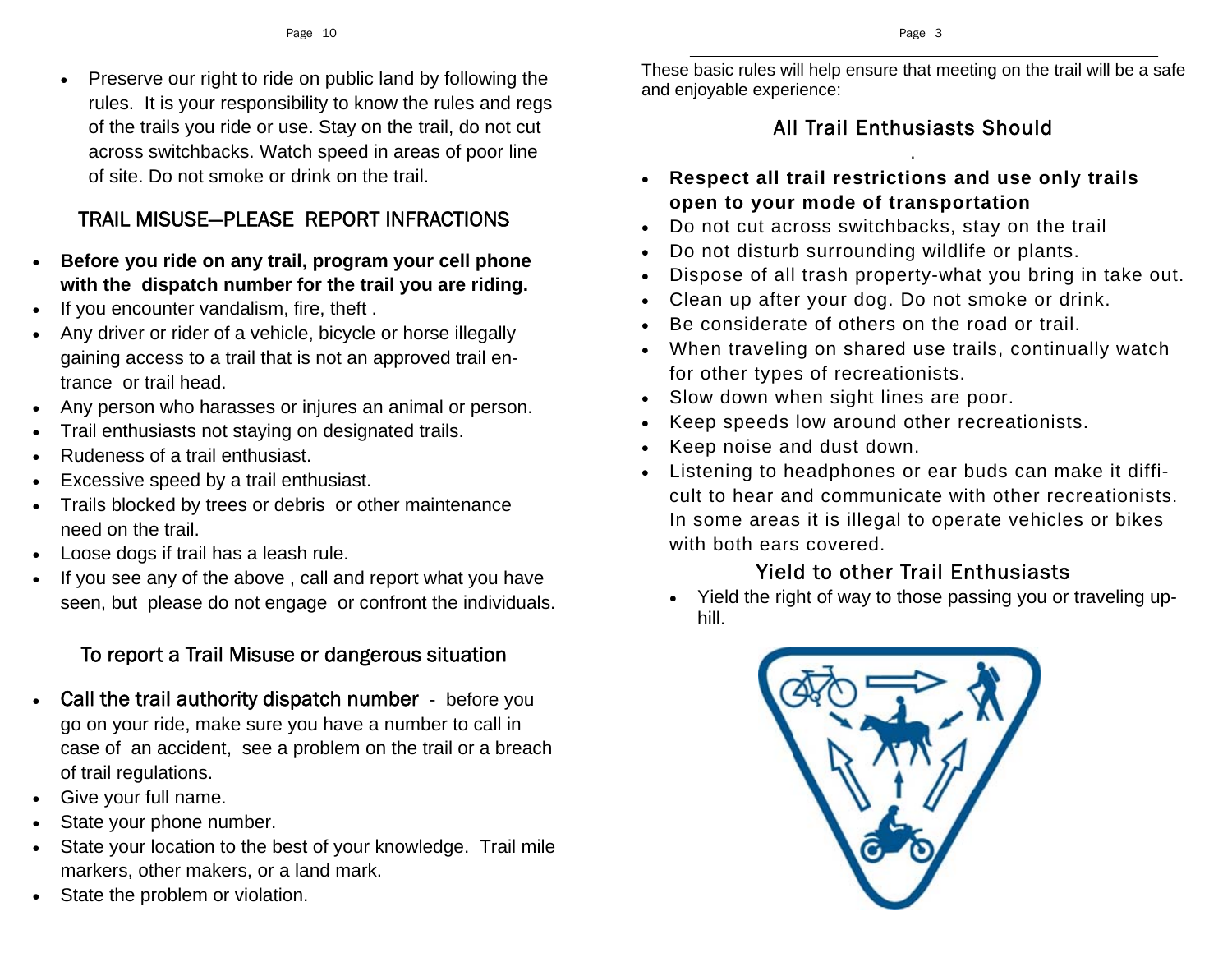- $\bullet$  Motorized vehicles yield to mountain bikes, hikers, and horses.
- $\bullet$ Mountain bikes yield to hikers and horses.
- $\bullet$ Hikers yield to horses.

#### Safety for All Trail Enthusiasts

- $\bullet$  Bicyclists, riders of motorized vehicles, and equestrians are urged to wear a helmet.
- $\bullet$ **COMMUNICATE** with other users, let them know your needs.
- . Travel at a reasonable speed and reduce your speed when approaching slower trail enthusiasts and areas of reduced visibility such as curves and trail intersections

#### Rules for Equestrians on shared trails with OHV

- $\bullet$  Be sure you can control your horse and it has been exposed to other trail recreational uses before riding on shared trails
	- $\bullet$  Cooperate with local OHV/ATV and Bike riders to expose your horse to vehicles in a gradual manner in a safe environment
	- $\bullet$  Be alert and move to the side of the trail, if possible, when you hear oncoming OHVs or bicycles.

Ask the Horseback rider what he or she needs you to do. Some may let you pass easily, others may want to have you stay still while they pass.



- $\bullet$  A hiker with a back pack and/or walking stick can look very frightening to a horse, Greet the person on foot and ask for a response. When a horse hears a human voice they will calm down.
- $\bullet$  Dirt bike engines can be a real horse frightening experience. When racing the throttle, remember there may be panic-stricken horse and airborne rider around the next turn. Go slow on the blind corners.
- $\bullet$  Bikes could have bells when riding multiuse trails so they can warn others they are coming if line of sight is poor. Follow speed limits and bell rules from East-Bay Trail Organization. It is understood that IMBA has even recommended this on some Multiuse trails.
- $\bullet$  Horses and other trail enthusiasts should also follow speed limits if posted on trails being ridden. If there is a blind curve or poor line of sight SLOW DOWN.



- $\bullet$  Only ride on trails that permit horses. Same for other trail enthusiasts. Follow trail use rules as to what the trail use is.
- $\bullet$ Be courteous to all trail enthusiasts.
- $\bullet$ Leave no trace.
- $\bullet$ Night riding only where permitted.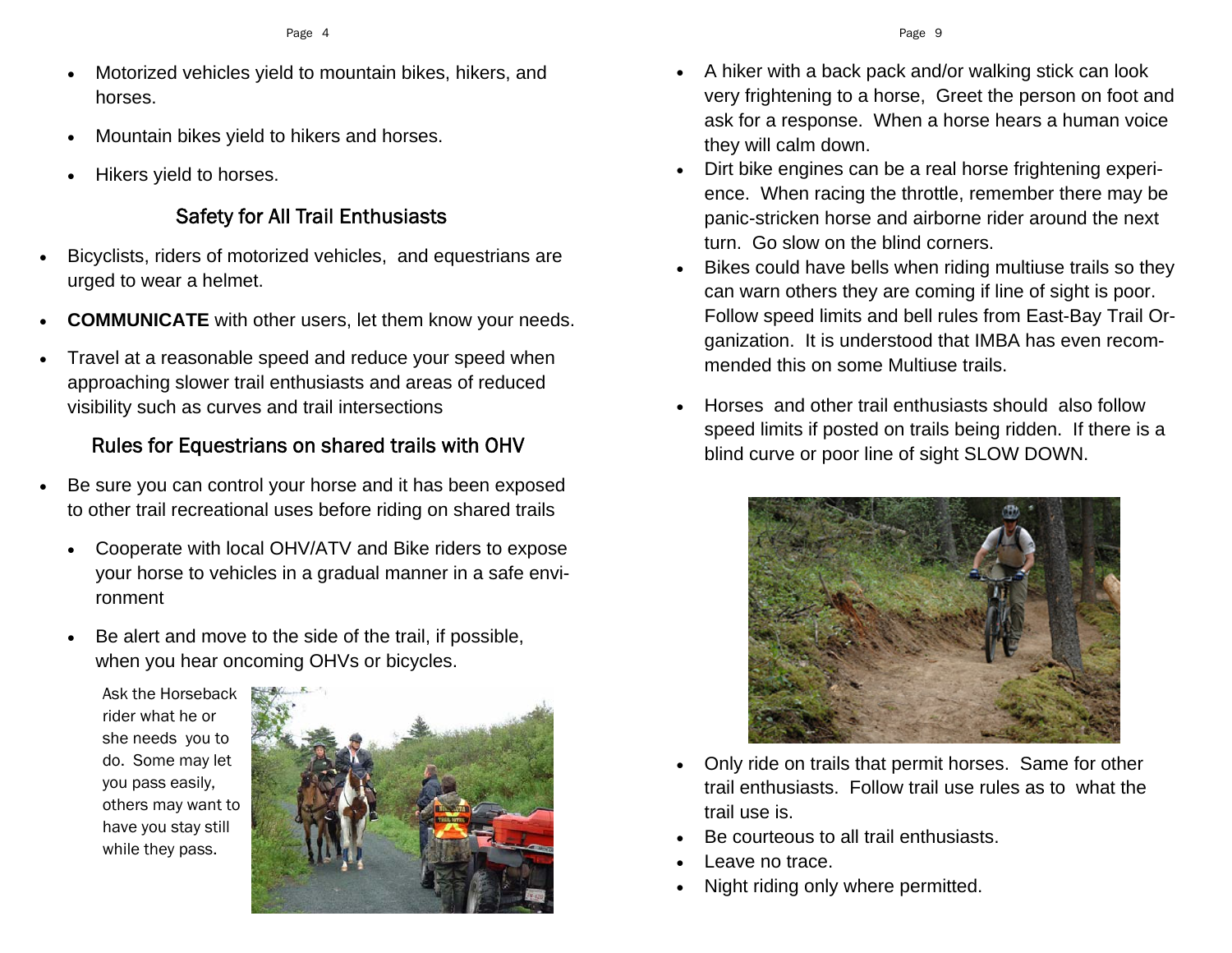#### General rules **for** Horsemen on the trail

#### $\bullet$ **KNOW YOUR HORSE**

- $\bullet$  Horses are prey animals and as such regardless if they have been exposed to outside stimulus such as dirt bikes, ATV's cars and trucks or hikers and runners on a trail, they can still go into the prey mode if startled by a loud noise from an unseen source (dirt bike or ATV) coming at them. Same is true of a bike or even a runner/hiker on a trail. If there is a sharp curve or no line of site, **all trail enthusiasts need to slow down**.
- $\bullet$  If you have a young inexperienced horse, ride behind another horse that is more trail wise. The younger horse will work off the older one. Time and hours on the trail will build confidence in the youngster. Horse groups should have the steadiest horse up front.
- $\bullet$  Riders should be aware of traffic ahead. Check the trail for tracks and droppings. This will help you not be surprised that there other trail enthusiasts in your area.
- $\bullet$  Have your pets under control. Dogs should be on a leash if rules of the trail calls for that. If ponying another horse go slow, and never take a loose horse on the trail with you.
- $\bullet$  Before you ride a trail, know the rules for that trail, if there are speed limits, usage limits- pedestrian/equestrian trail, multiuse trail that permits bikes, or if OHV are permitted. Ride only on trails that you are permitted on. Follow all trail rules, know your Trail contact number if there is an incident, program it into your cell phone.
- $\bullet$  With the use of common sense and courtesy on the trail there will not be the need for a referee to oversee our sports.
- Always approach BLIND CURVES and areas where there is poor line of site with CAUTION and look out for other trail enthusiasts.
- At trailheads or staging areas, park vehicles and secure stock in a manner that provides a safe distance between the horses and passing traffic.
- $\bullet$  Be prepared to let other trail enthusiasts know what needs to be done to keep you, the horse, and other trail enthusiasts safe when you meet on the trail.

#### General Rules for OHV riders when encountering horses on the trail

- $\bullet$  Move to the side of the trail far enough for horses to pass safely as soon as you see horses.
- $\bullet$  Move to the downside of trail if possible as horses tend to perceive unknown threats on the uphill side as predators.
- $\bullet$  Shut off your motor and remove your helmet if possible. The horse will be more likely to recognize you as human.
- $\bullet$  Speak to oncoming rider and horse in a friendly, relaxed tone
- $\bullet$  Horsemen may pull to the side of the trail a safe distance if they hear an OHV approaching but this DOES NOT necessarily mean it is safe for you to ride by. Stop and wait for instructions from the horseman.
- $\bullet$ Ask the horseman how they would like to proceed**.**.
- Horsemen will know his/her horse and how they react to other trail enthusiasts.
- $\bullet$ The horseman may ask you to stay put and ride past you
- $\bullet$  The horseman may ride to the side of the trail and ask you to ride or push your OHV past them.
- $\bullet$ If you ride by a horse, keep your rpm's low and steady and